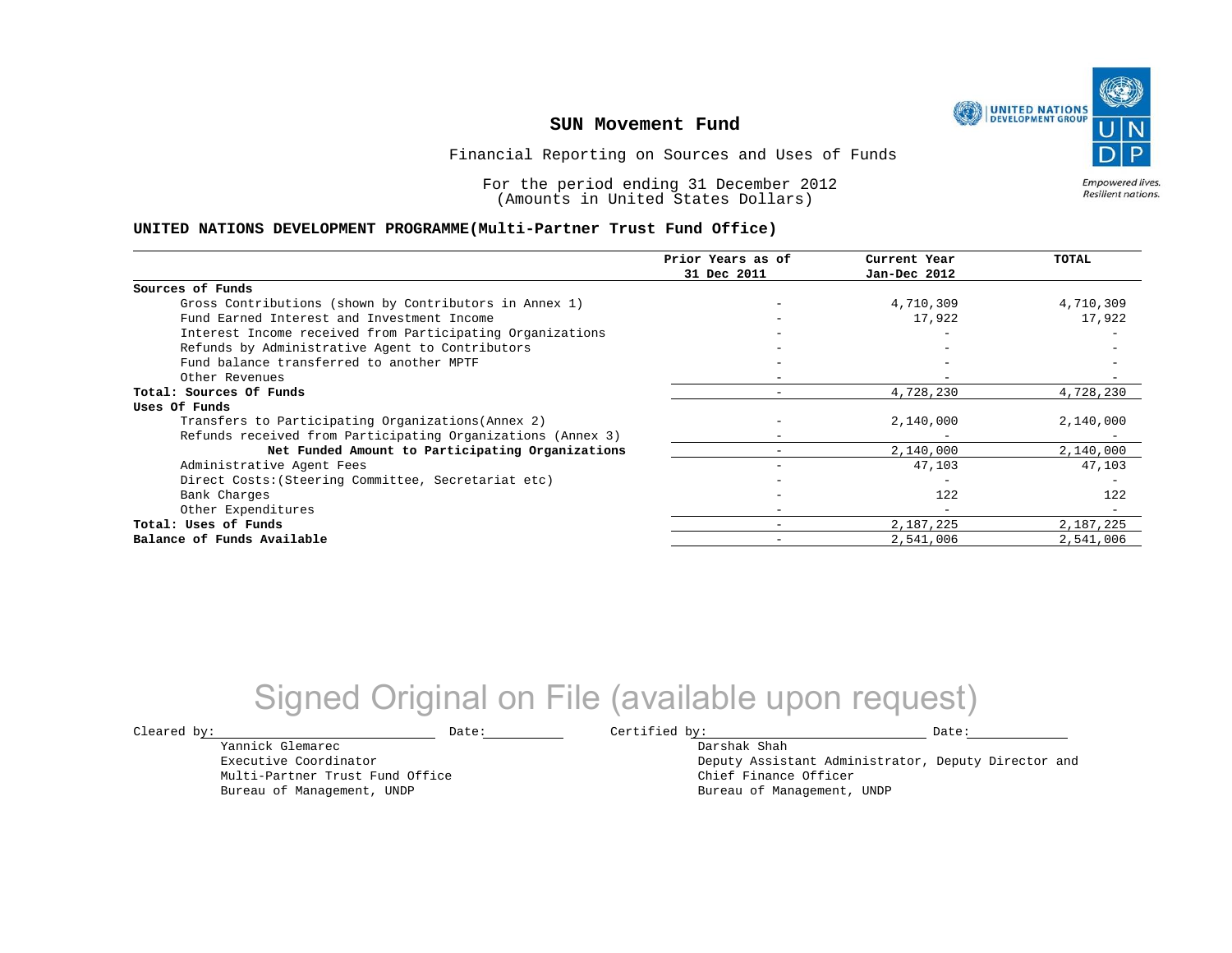

Financial Reporting on Sources and Uses of Funds

For the period ending 31 December 2012 (Amounts in United States Dollars)

Empowered lives. Resilient nations.

#### **UNITED NATIONS DEVELOPMENT PROGRAMME(Multi-Partner Trust Fund Office)**

**Annex - 1: Gross Contributions**

|                                | Prior Years as of | Current Year | TOTAL     |
|--------------------------------|-------------------|--------------|-----------|
|                                | 31 Dec 2011       | Jan-Dec 2012 |           |
| Contributors                   |                   |              |           |
| DEPARTMENT FOR INT'L DEVELOPME |                   | 2,079,335    | 2,079,335 |
| IRISH AID                      |                   | 429,485      | 429,485   |
| SWISS AGY FOR DEVELOPMENT & CO |                   | 2,201,489    | 2,201,489 |
| Total: Contributions           |                   | 4,710,309    | 4,710,309 |
|                                |                   |              |           |

# Signed Original on File (available upon request)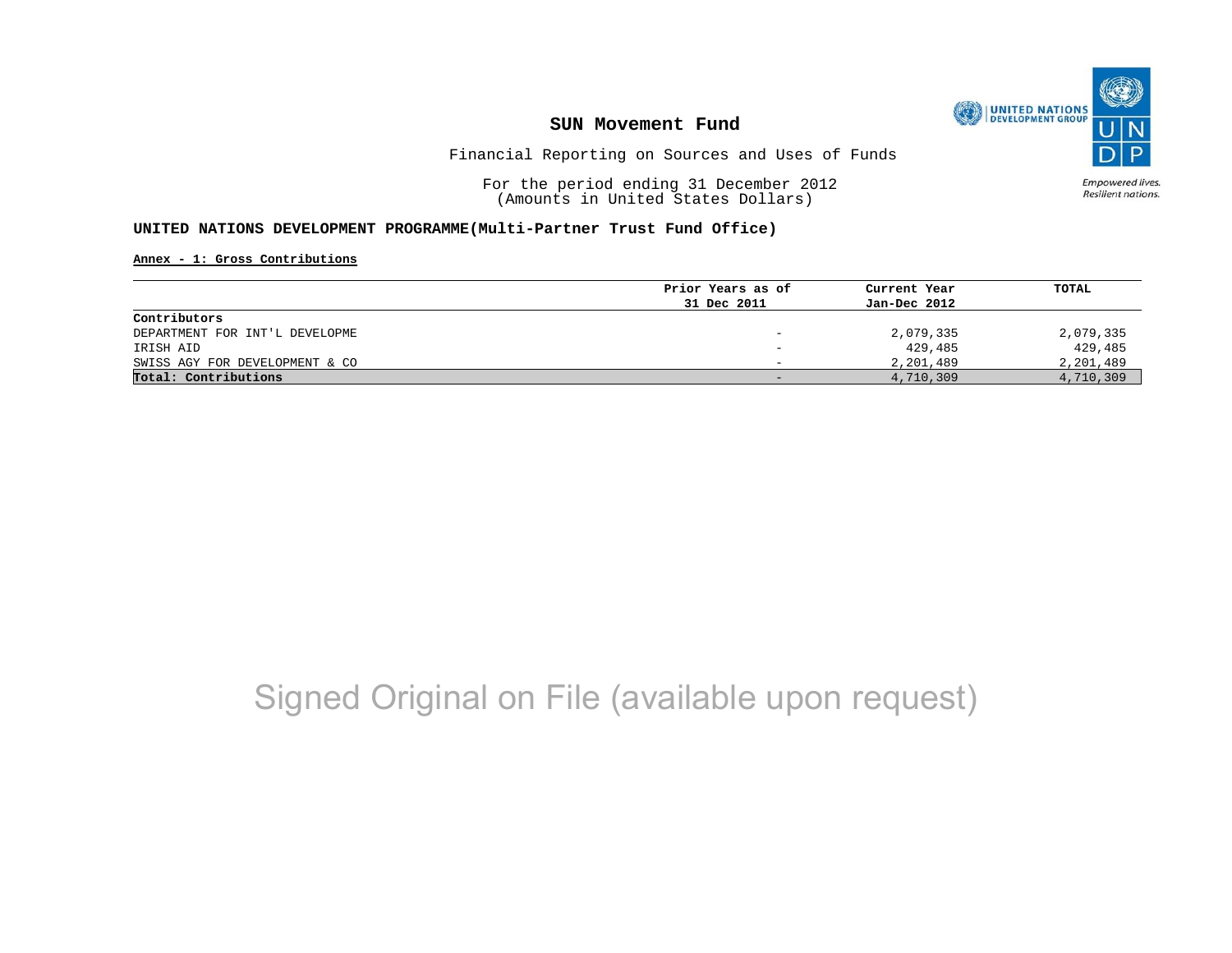

Financial Reporting on Sources and Uses of Funds

For the period ending 31 December 2012 (Amounts in United States Dollars)

Empowered lives. Resilient nations.

### **UNITED NATIONS DEVELOPMENT PROGRAMME(Multi-Partner Trust Fund Office)**

**Annex - 2: Transfers to Participating Organizations**

|                                                | Prior Years as of        | Current Year | TOTAL     |
|------------------------------------------------|--------------------------|--------------|-----------|
|                                                | 31 Dec 2011              | Jan-Dec 2012 |           |
| WFP                                            | $\overline{\phantom{0}}$ | 1,819,000    | 1,819,000 |
| WHO                                            | $\overline{\phantom{0}}$ | 321,000      | 321,000   |
|                                                |                          |              |           |
| Total Transfers to Participating Organizations | -                        | 2,140,000    | 2,140,000 |

# Signed Original on File (available upon request)